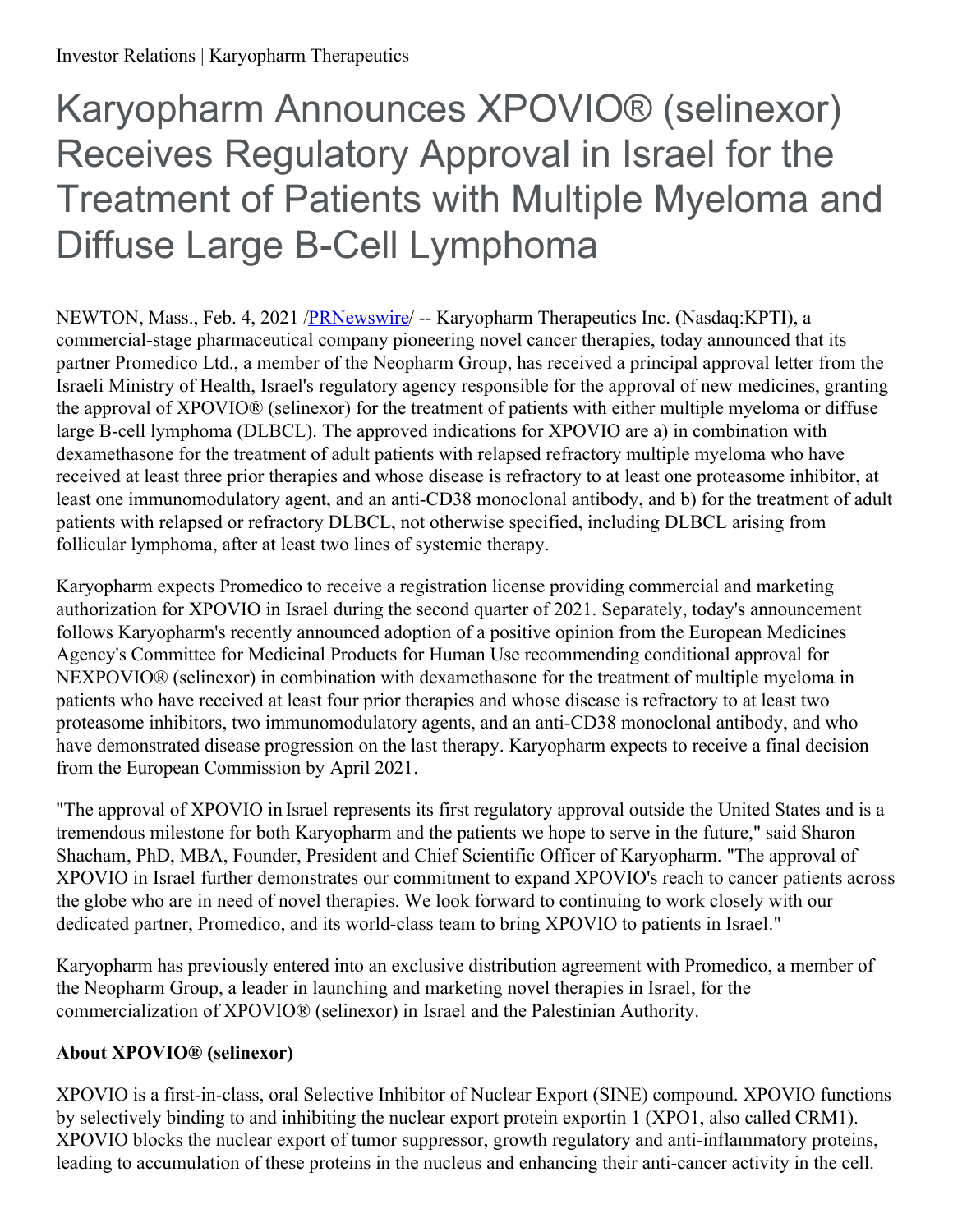The forced nuclear retention of these proteins can counteract a multitude of the oncogenic pathways that, unchecked, allow cancer cells with severe DNA damage to continue to grow and divide in an unrestrained fashion. Karyopharm received accelerated U.S. Food and Drug Administration (FDA) approval of XPOVIO in July 2019 in combination with dexamethasone for the treatment of adult patients with relapsed refractory multiple myeloma (RRMM) who have received at least four prior therapies and whose disease is refractory to at least two proteasome inhibitors, at least two immunomodulatory agents, and an anti-CD38 monoclonal antibody. Karyopharm has also submitted a Marketing Authorization Application (MAA) to the European Medicines Agency (EMA) with a request for conditional approval of selinexor in this same RRMM indication. Karyopharm's supplemental New Drug Application (sNDA) requesting an expansion of its indication to include the treatment for patients with multiple myeloma after at least one prior therapy was approved by the FDA on December 18, 2020. In June 2020, Karyopharm received accelerated FDA approval of XPOVIO for its second indication in adult patients with relapsed or refractory diffuse large B-cell lymphoma (DLBCL), not otherwise specified, including DLBCL arising from follicular lymphoma, after at least 2 lines of systemic therapy. Selinexor is also being evaluated in several other mid-and later-phase clinical trials across multiple cancer indications, including as a potential backbone therapy in combination with approved myeloma therapies (STOMP), in liposarcoma (SEAL) and in endometrial cancer (SIENDO), among others. Additional Phase 1, Phase 2 and Phase 3 studies are ongoing or currently planned, including multiple studies in combination with approved therapies in a variety of tumor types to further inform Karyopharm's clinical development priorities for selinexor. Additional clinical trial information for selinexor is available at [www.clinicaltrials.gov](http://www.clinicaltrials.gov).

For more information about Karyopharm's products or clinical trials, please contact the Medical Information department at:

Tel: +1 (888) 209-9326 Email: [medicalinformation@karyopharm.com](mailto:medicalinformation@karyopharm.com)

 $XPOVIO^{\circledR}$  (selinexor) is a prescription medicine approved in the U.S.:

- In combination with bortezomib and dexamethasone for the treatment of adult patients with multiple myeloma who have received at least one prior therapy (XVd).
- In combination with dexamethasone for the treatment of adult patients with relapsed or refractory multiple myeloma who have received at least four prior therapies and whose disease is refractory to at least two proteasome inhibitors, at least two immunomodulatory agents, and an anti–CD38 monoclonal antibody (Xd).
- For the treatment of adult patients with relapsed or refractory diffuse large B–cell lymphoma (DLBCL), not otherwise specified, including DLBCL arising from follicular lymphoma, after at least 2 lines of systemic therapy. This indication is approved under accelerated approval based on response rate. Continued approval for this indication may be contingent upon verification and description of clinical benefit in confirmatory trial(s).

# **SELECT IMPORTANT SAFETY INFORMATION**

### **Warnings and Precautions**

- Thrombocytopenia: Monitor platelet counts throughout treatment. Manage with dose interruption and/or reduction and supportive care.
- Neutropenia: Monitor neutrophil counts throughout treatment. Manage with dose interruption and/or reduction and granulocyte colony–stimulating factors.
- Gastrointestinal Toxicity: Nausea, vomiting, diarrhea, anorexia, and weight loss may occur. Provide antiemetic prophylaxis. Manage with dose interruption and/or reduction, antiemetics, and supportive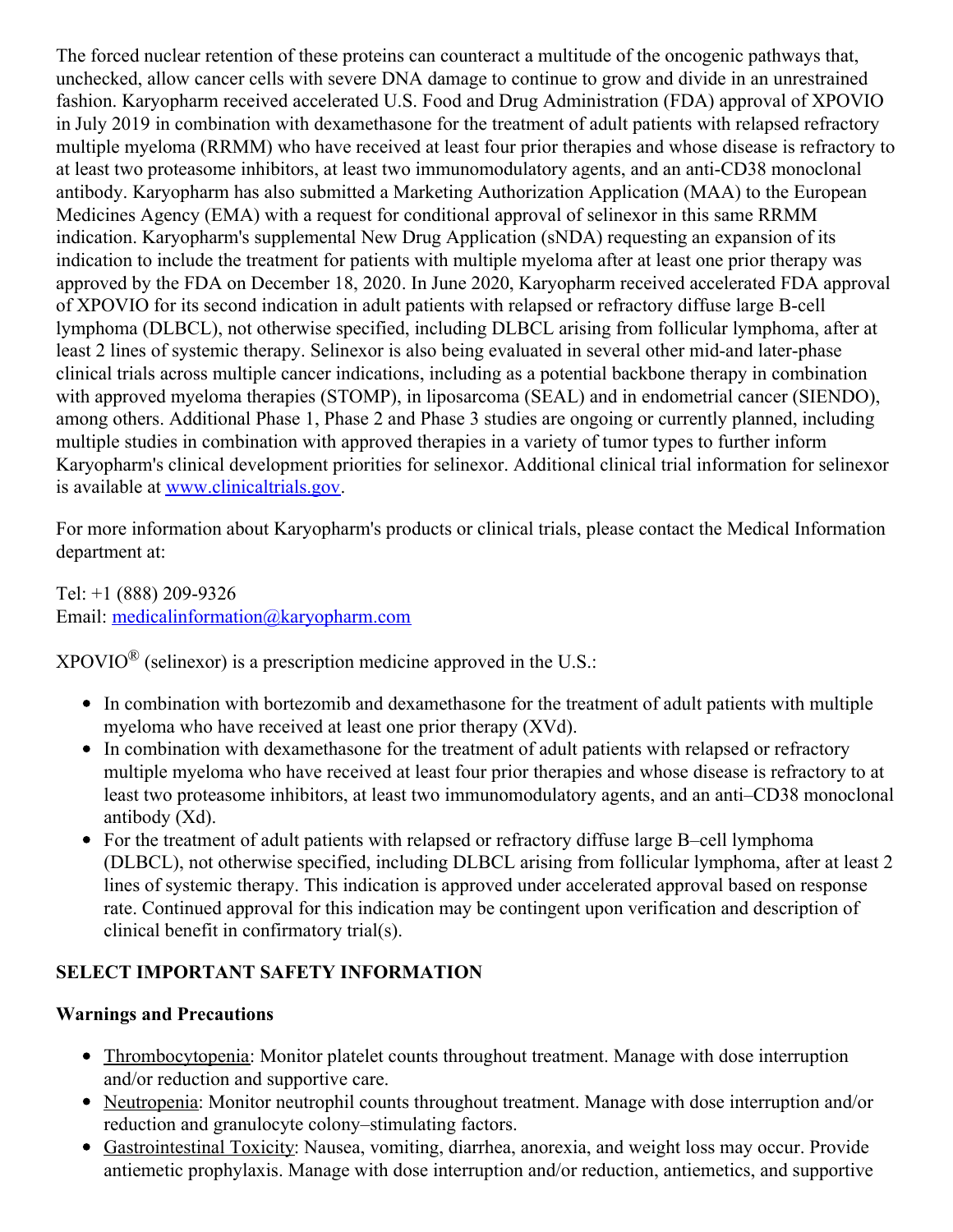care.

- Hyponatremia: Monitor serum sodium levels throughout treatment. Correct for concurrent hyperglycemia and high serum paraprotein levels. Manage with dose interruption, reduction, or discontinuation, and supportive care.
- Serious Infection: Monitor for infection and treat promptly.
- Neurological Toxicity: Advise patients to refrain from driving and engaging in hazardous occupations or activities until neurological toxicity resolves. Optimize hydration status and concomitant medications to avoid dizziness or mental status changes.
- Embryo–Fetal Toxicity: Can cause fetal harm. Advise females of reproductive potential and males with a female partner of reproductive potential, of the potential risk to a fetus and use of effective contraception.
- Cataract: Cataracts may develop or progress. Treatment of cataracts usually requires surgical removal of the cataract.

# **Adverse Reactions**

- $\bullet$  The most common adverse reactions ( $>20\%$ ) in patients with multiple myeloma who receive XVd are fatigue, nausea, decreased appetite, diarrhea, peripheral neuropathy, upper respiratory tract infection, decreased weight, cataract and vomiting. Grade 3–4 laboratory abnormalities (≥10%) are thrombocytopenia, lymphopenia, hypophosphatemia, anemia, hyponatremia and neutropenia. In the BOSTON trial, fatal adverse reactions occurred in 6% of patients within 30 days of last treatment. Serious adverse reactions occurred in 52% of patients. Treatment discontinuation rate due to adverse reactions was 19%.
- The most common adverse reactions  $(\geq 20\%)$  in patients with multiple myeloma who receive Xd are thrombocytopenia, fatigue, nausea, anemia, decreased appetite, decreased weight, diarrhea, vomiting, hyponatremia, neutropenia, leukopenia, constipation, dyspnea and upper respiratory tract infection. In the STORM trial, fatal adverse reactions occurred in 9% of patients. Serious adverse reactions occurred in 58% of patients. Treatment discontinuation rate due to adverse reactions was 27%.
- The most common adverse reactions (incidence  $\geq 20\%$ ) in patients with DLBCL, excluding laboratory abnormalities, are fatigue, nausea, diarrhea, appetite decrease, weight decrease, constipation, vomiting, and pyrexia. Grade 3–4 laboratory abnormalities  $(\geq 15\%)$  are thrombocytopenia, lymphopenia, neutropenia, anemia, and hyponatremia. In the SADAL trial, fatal adverse reactions occurred in 3.7% of patients within 30 days, and 5% of patients within 60 days of last treatment; the most frequent fatal adverse reactions was infection (4.5% of patients). Serious adverse reactions occurred in 46% of patients; the most frequent serious adverse reaction was infection(21% of patients). Discontinuation due to adverse reactions occurred in 17% of patients.

# **Use In Specific Populations**

Lactation: Advise not to breastfeed.

For additional product information, including full prescribing information, please visit **[www.XPOVIO.com](https://c212.net/c/link/?t=0&l=en&o=3057862-1&h=425917622&u=http%3A%2F%2Fwww.xpovio.com%2F&a=www.XPOVIO.com).**

# **To report SUSPECTED ADVERSE REACTIONS, contact Karyopharm Therapeutics Inc. at 1–888– 209–9326 or FDA at 1–800–FDA–1088 or [www.fda.gov/medwatch.](https://c212.net/c/link/?t=0&l=en&o=3057862-1&h=848686117&u=http%3A%2F%2Fwww.fda.gov%2Fmedwatch&a=www.fda.gov%2Fmedwatch.)**

# **About Karyopharm Therapeutics**

Karyopharm Therapeutics Inc. (Nasdaq: KPTI) is a commercial-stage pharmaceutical company pioneering novel cancer therapies and dedicated to the discovery, development, and commercialization of novel first-inclass drugs directed against nuclear export and related targets for the treatment of cancer and other major diseases. Karyopharm's Selective Inhibitor of Nuclear Export (SINE) compounds function by binding with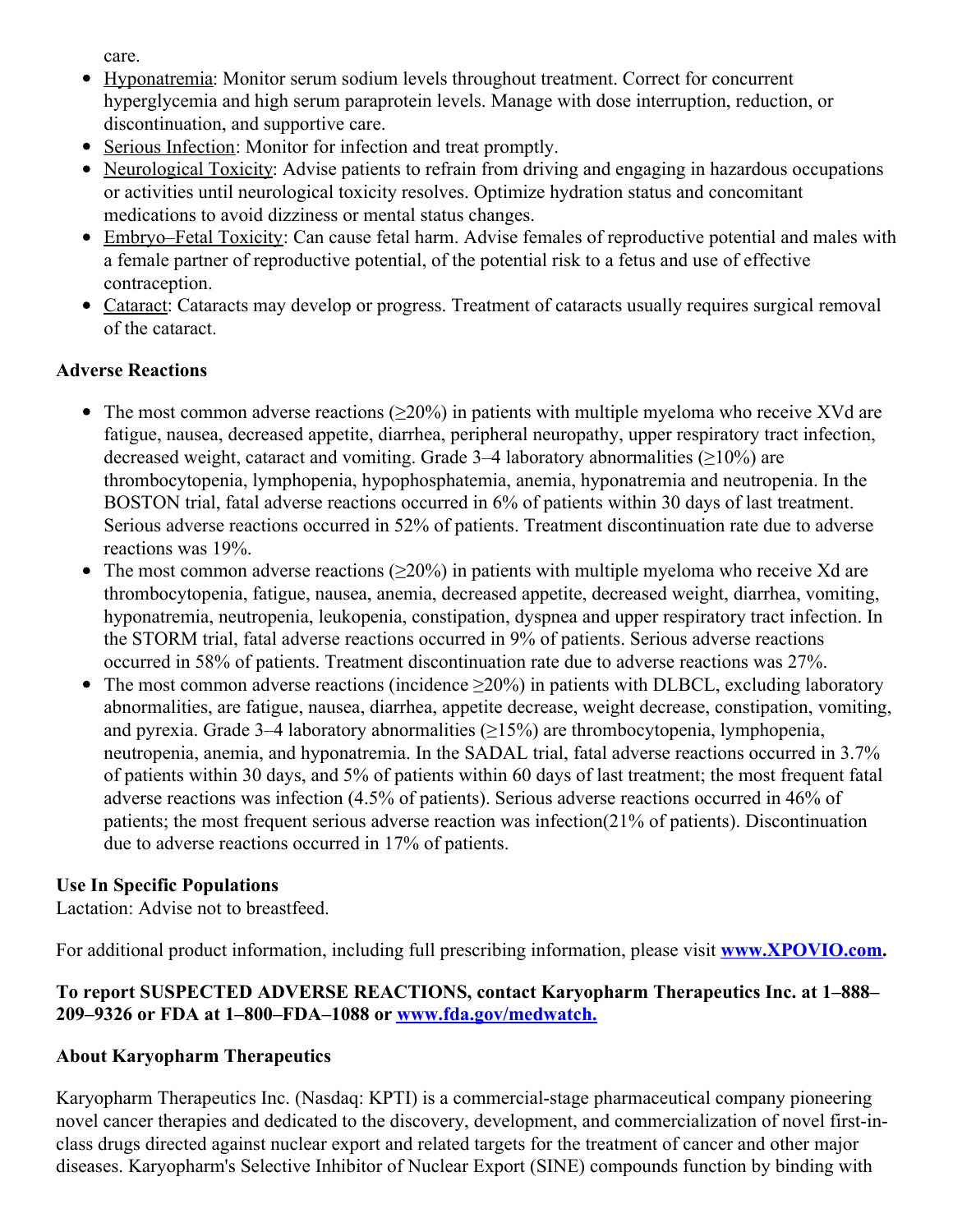and inhibiting the nuclear export protein XPO1 (or CRM1). Karyopharm's lead compound, XPOVIO® (selinexor), is approved in the U.S. in multiple hematologic malignancy indications, including in combination with Velcade® (bortezomib) and dexamethasone for the treatment of patients with multiple myeloma after at least one prior therapy, in combination with dexamethasone for the treatment of patients with heavily pretreated multiple myeloma and as a monotherapy for the treatment of patients with relapsed or refractory diffuse large B-cell lymphoma. A Marketing Authorization Application for NEXPOVIO® (selinexor) for patients with heavily pretreated multiple myeloma is also currently under review by the European Medicines Agency. In addition to single-agent and combination activity against a variety of human cancers, SINE compounds have also shown biological activity in models of neurodegeneration, inflammation, autoimmune disease, certain viruses and wound-healing. Karyopharm has several investigational programs in clinical or preclinical development. For more information, please visit [www.karyopharm.com](https://c212.net/c/link/?t=0&l=en&o=3057862-1&h=2466806138&u=http%3A%2F%2Fwww.karyopharm.com%2F&a=www.karyopharm.com).

#### **About Neopharm Group**

Established in 1941, Neopharm is one of Israel's leading providers of innovative integrated solutions across the pharmaceutical, medical and healthcare markets. Neopharm focuses on the sale and marketing of novel groundbreaking specialty and orphan medications as well as home healthcare services in Israel via partnerships with the world's leading multinational bio-pharma companies. Neopharm is the partner-ofchoice and one-stop-shop for multinational bio-pharma companies seeking to enter or expand their business in the Israeli pharmaceutical, medical and biotechnology markets and is proud of its best-in-class platform, reputation and track- record of success for launching and marketing groundbreaking novel therapies in Israel.

For more information, please visit [http://www.promedico.co.il/en/](https://c212.net/c/link/?t=0&l=en&o=3057862-1&h=510043847&u=http%3A%2F%2Fwww.promedico.co.il%2Fen%2F&a=http%3A%2F%2Fwww.promedico.co.il%2Fen%2F)

#### **Forward-Looking Statements**

This press release contains forward-looking statements within the meaning of The Private Securities Litigation Reform Act of 1995. Such forward-looking statements include those regarding Karyopharm's expectations and plans relating to XPOVIO/NEXPOVIO for the treatment of patients with relapsed or refractory multiple myeloma and/or relapsed or refractory diffuse large B-cell lymphoma; commercialization of XPOVIO/NEXPOVIO or any of its drug candidates and the commercial performance of XPOVIO/NEXPOVIO; submissions to, and the review and potential approval of selinexor by, regulatory authorities, including the Company's regulatory strategy, the anticipated availability of data to support such submissions, timing of such submissions and actions by regulatory authorities and the potential availability of accelerated approval pathways; the expected design of the Company's clinical trials; and the therapeutic potential of and potential clinical development plans for Karyopharm's drug candidates, especially selinexor. Such statements are subject to numerous important factors, risks and uncertainties, many of which are beyond Karyopharm's control, that may cause actual events or results to differ materially from Karyopharm's current expectations. For example, there can be no guarantee that Karyopharm will successfully commercialize XPOVIO/NEXPOVIO; that regulators will agree that selinexor qualifies for conditional approval in the European Union as a result of data from the STORM study or confirmatory approval in the European Union based on the BOSTON study in patients with multiple myeloma; or that any of Karyopharm's drug candidates, including selinexor, will successfully complete necessary clinical development phases or that development of any of Karyopharm's drug candidates will continue. Further, there can be no guarantee that any positive developments in the development or commercialization of Karyopharm's drug candidate portfolio will result in stock price appreciation. Management's expectations and, therefore, any forward-looking statements in this press release could also be affected by risks and uncertainties relating to a number of other factors, including the following: the risk that the COVID-19 pandemic could disrupt Karyopharm's business more severely than it currently anticipates, including by negatively impacting sales of XPOVIO, interrupting or delaying research and development efforts, impacting the ability to procure sufficient supply for the development and commercialization of selinexor or other